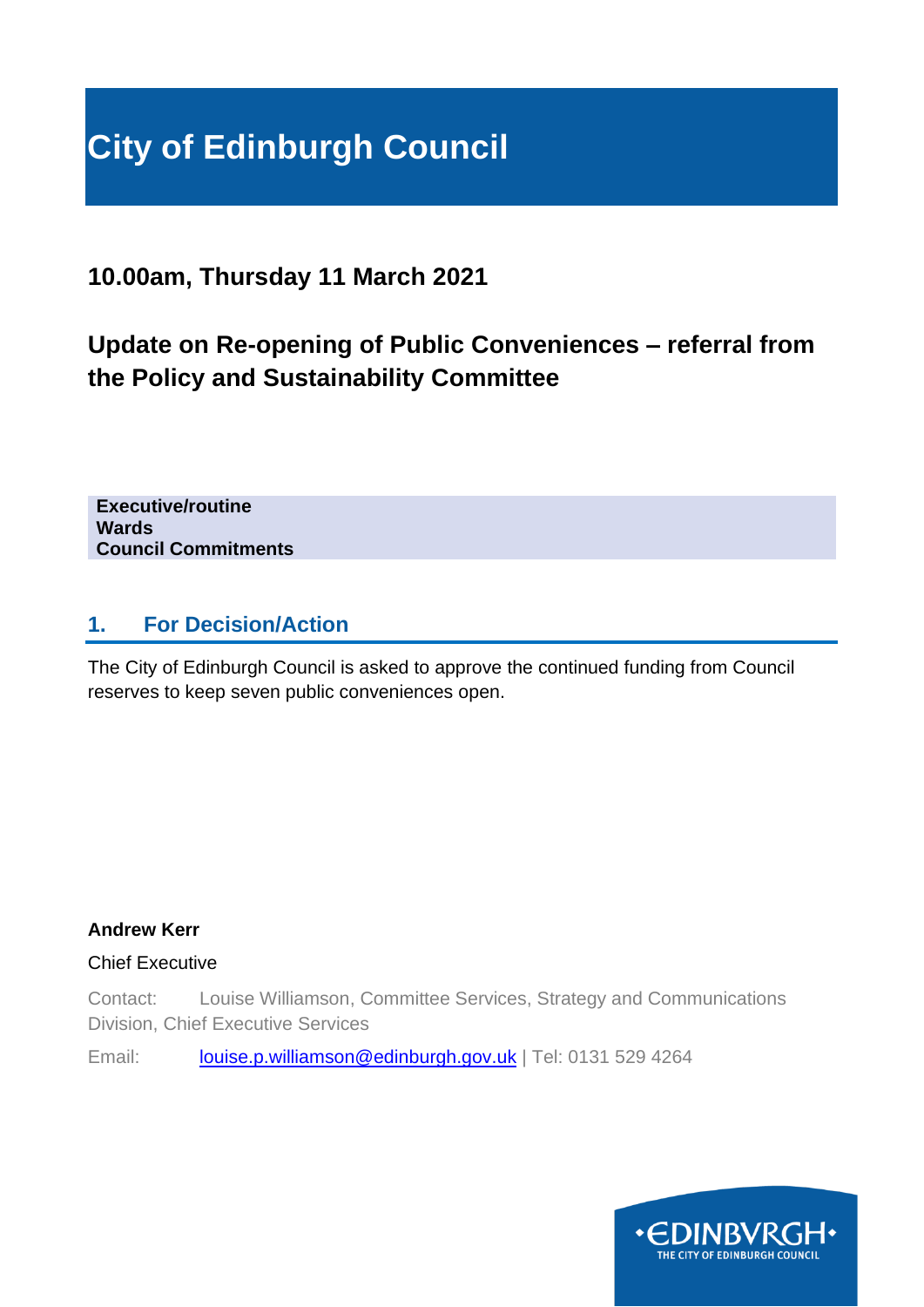# **Update on Re-opening of Public Conveniences**

# **2. Terms of Referral**

- 2.1 On 9 July 2020 the Policy and Sustainability Committee approved the opening of seven public conveniences, with appropriate measures introduced to maintain public health and in accordance with Scottish Government guidelines.
- 2.2 On 15 October 2020 the City of Edinburgh Council approved the measures and investment required to continue with opening the seven public conveniences to the end of the financial year
- 2.2 On 23 February 2021, the Policy and Sustainability Committee considered a report which set out the current position on Edinburgh's public conveniences and proposed arrangements for going forward together with an update on the impact of the COVID19 pandemic on the current Community Toilet Scheme
- 2.2 The Policy and Sustainability Committee agreed:

#### **Motion**

- 1) To note the guidance for public conveniences published in June 2020 recognised the risk of transmission of COVID-19 was high in public conveniences and therefore required enhanced cleaning, over and above what was normally in place was required, alongside measures to protect customers and staff to minimise the risk to public health in facilities which were open.
- 2) To approve the continued opening of seven public conveniences in the city, as those set out in paragraph 3.1 in the report by the Executive Director of Place.
- 3) To refer the report by the Executive Director of Place to full Council for approval of continued funding from Council reserves to keep these seven public conveniences open.
- 4) To note that the strategy on public conveniences would be reported to the Transport and Environment Committee in April 2021.
- moved by Councillor McVey, seconded by Councillor Day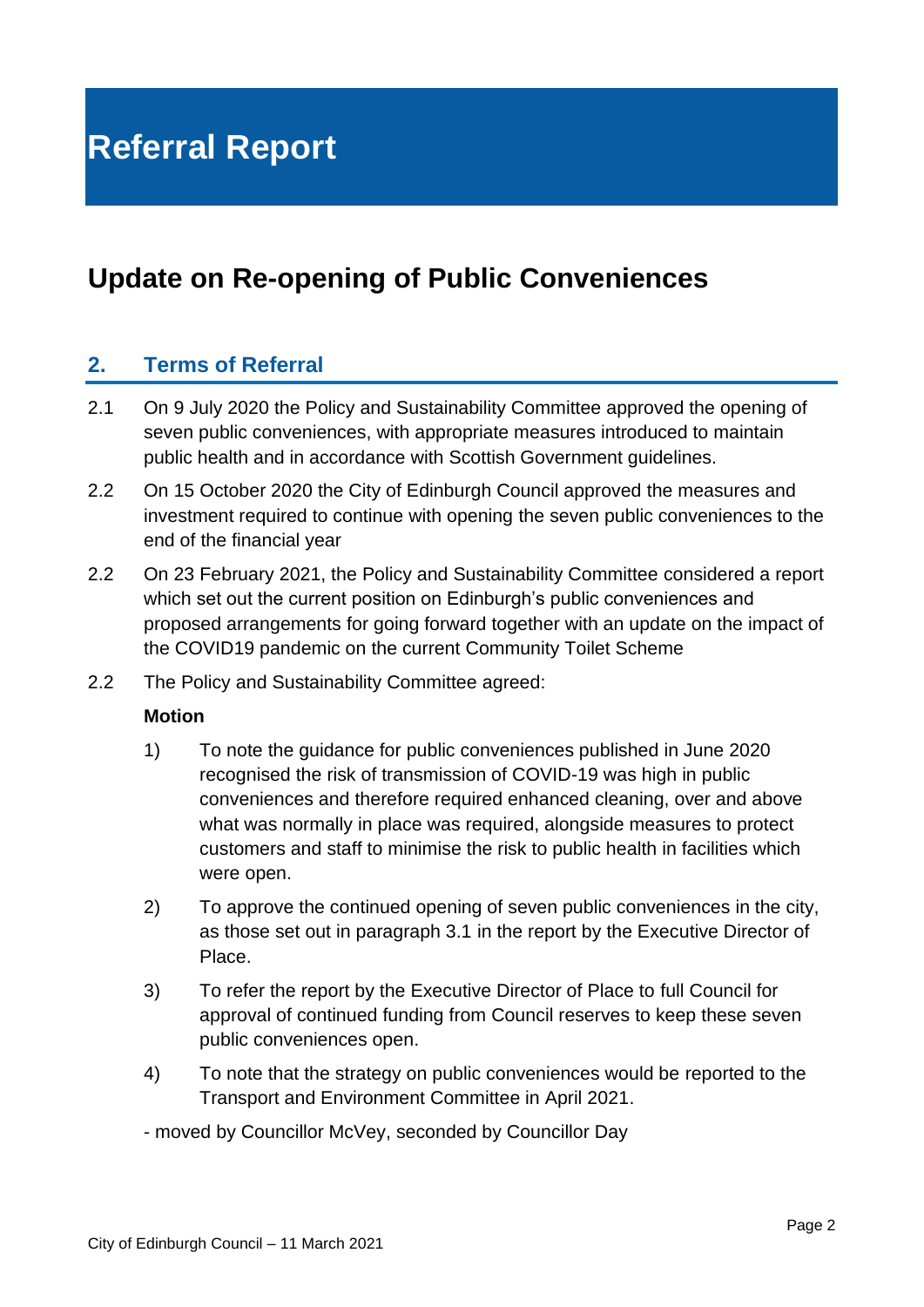### **Amendment 1**

- 1) To note the guidance for public conveniences published in June 2020 recognised the risk of transmission of COVID-19 was high in public conveniences and therefore required enhanced cleaning, over and above what was normally in place was required, alongside measures to protect customers and staff to minimise the risk to public health in facilities which were open.
- 2) To approve the continued opening of seven public conveniences in the city, as those set out in paragraph 3.1 to the report by the Executive Director of Place.
- 3) To refer the report by the Executive Director of Place to Full Council for approval of continued funding from Council reserves to keep these seven public conveniences open.
- 4) To note that the strategy on public conveniences would be reported to the Transport and Environment Committee in April 2021.
- 5) To note that any easing of Lockdown was likely to be gradual and that outdoor recreation and meetings would remain a key part of social interaction during Summer 2021 at a minimum therefore to agree that an action plan be presented to the next meeting of the Policy and Sustainability Committee listing the available public convenience premises in the City that could be reinstated along with capital and revenue costings for each one.
- 6) To note that the alternative budget position presented by the Conservatives permitted additional public convenience locations to be opened and did not rely on the use of reserves.
- 7) To note that whilst Edinburgh remained in any degree of Covid 19 Lockdown, the Community Toilet Scheme should not be presented as an alternative to the City of Edinburgh Council providing safe public conveniences across the city.

- moved by Councillor Webber, seconded by Councillor Whyte

#### **Voting**

The voting was as follows:

| For the motion    |   | 12 votes |
|-------------------|---|----------|
| For the amendment | - | 5 votes  |

(For the motion: Councillors Aldridge, Kate Campbell, Day, Gloyer, Macinnes, Main, McVey, Munn, Perry, Staniforth, Wilson and Work.

For the amendment: Councillors Hutchison, McLellan, Mowat, Webber and Whyte.)

#### **Decision**

To approve the motion by Councillor McVey.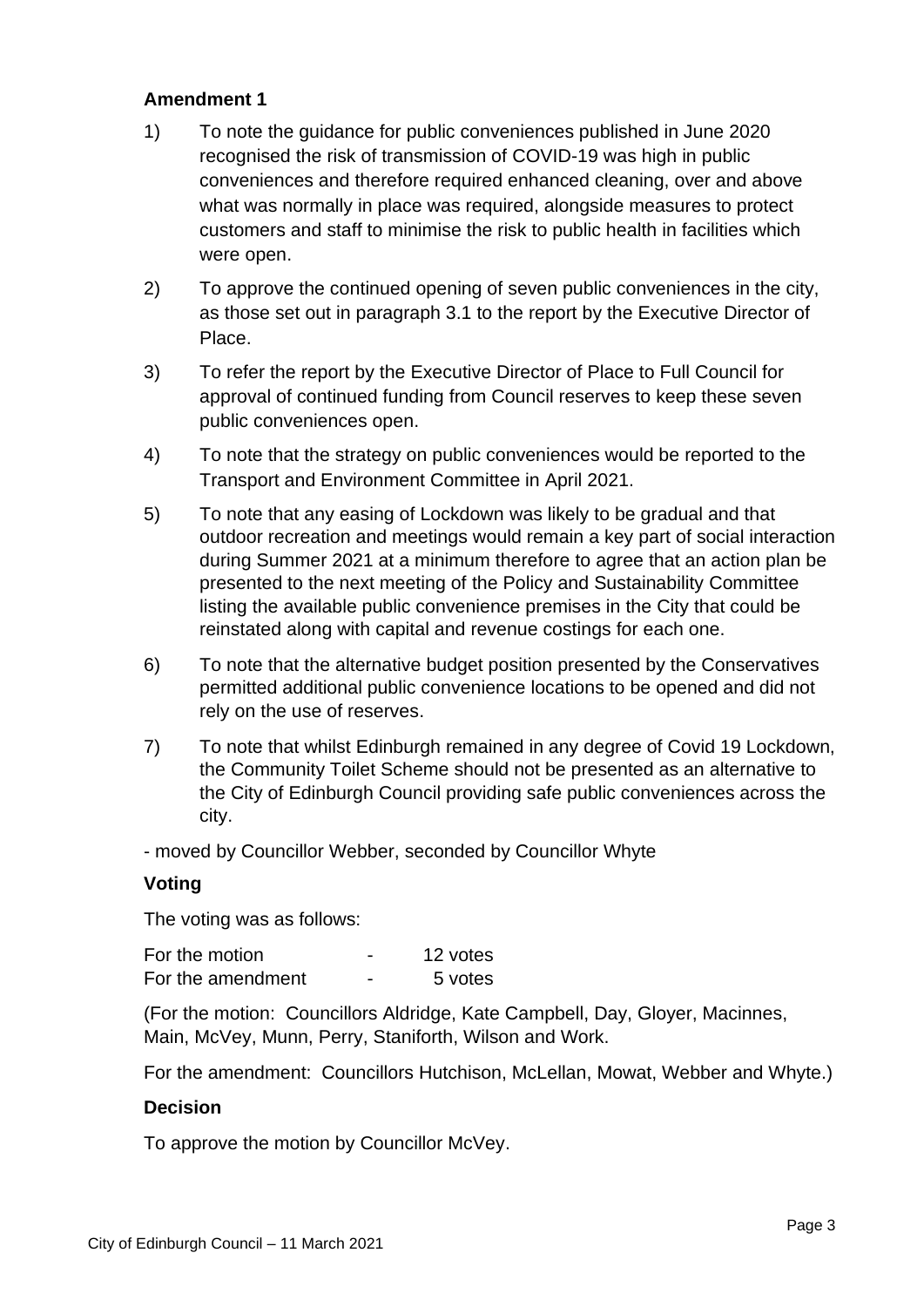# **3. Background Reading/ External References**

[Minute of the Policy and Resources Committee of 9](Minute%20of%209%20July%202020) July 2020.

[Minute of the City of Edinburgh Council of 15 October 2020.](Agenda%20reports%20pack)

Minute of the Policy and Sustainability Committee of 23 February 2021.

# **4. Appendices**

Appendix 1 – report by the Executive Director of Place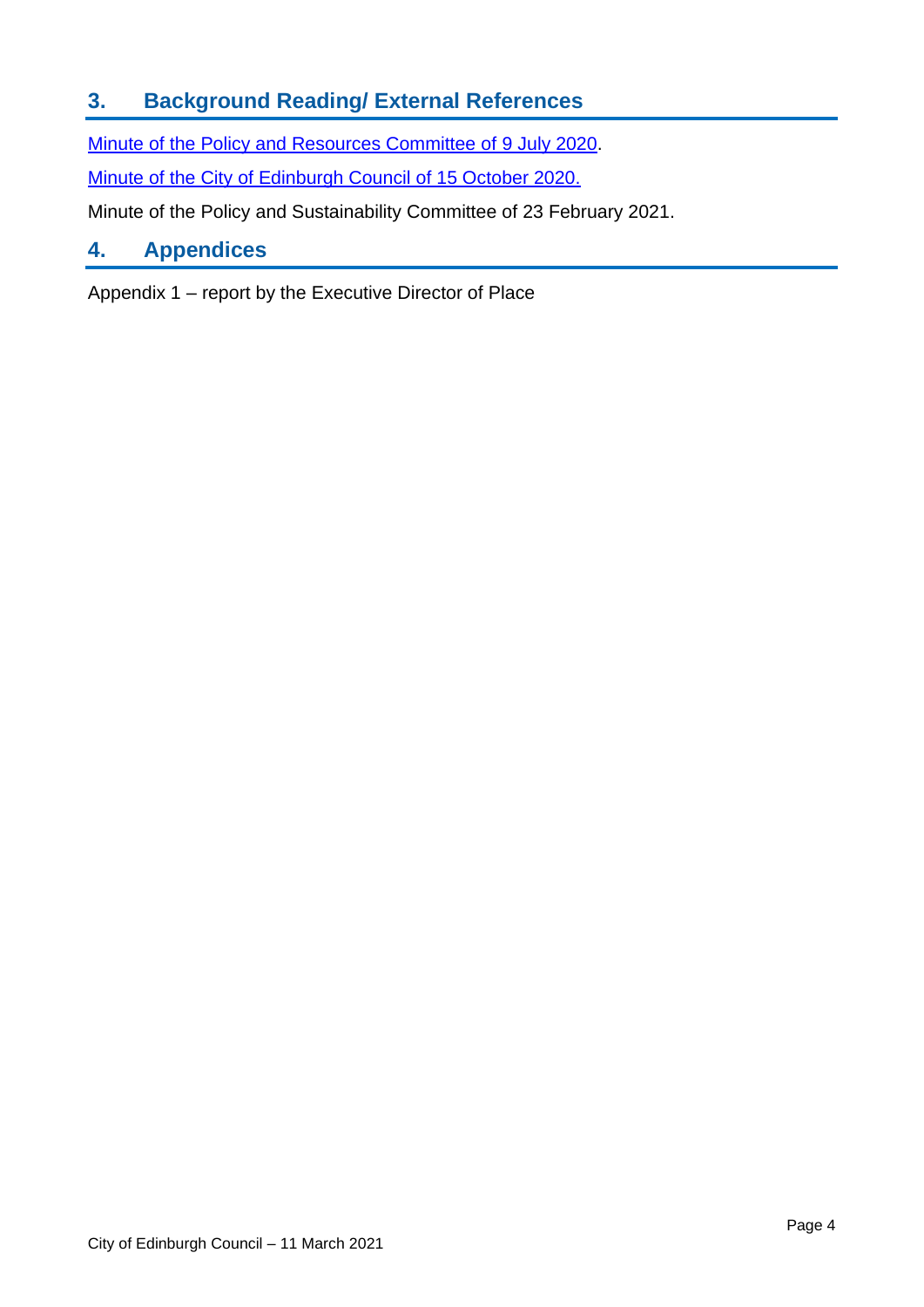# **Policy and Sustainability Committee**

# **10.00am, Tuesday, 23 February 2021**

# **Update on Re-opening of Public Conveniences**

| <b>Executive/routine</b>   | Executive |
|----------------------------|-----------|
| <b>Wards</b>               |           |
| <b>Council Commitments</b> |           |

### **1. Recommendations**

- 1.1 It is recommended the Committee:
	- 1.1.1 Notes the guidance for public conveniences published in June 2020 recognises the risk of transmission of COVID-19 is high in public conveniences and therefore requires enhanced cleaning, over and above what is normally in place is required, alongside measures to protect customers and staff to minimise the risk to public health in facilities which are open;
	- 1.1.2 Approves the continued opening of seven public conveniences in the city, as those set out in paragraph 3.1;
	- 1.1.3 Refers this report to Full Council for approval of continued funding from Council reserves to keep these seven public conveniences open; and
	- 1.1.4 Notes that the strategy on public conveniences will be reported to the Transport and Environment Committee in April 2021.

### **Paul Lawrence**

#### Executive Director of Place

Contact: Andy Williams, Waste and Cleansing Manager

E-mail: [andy.williams@edinburgh.gov.uk](mailto:andy.williams@edinburgh.gov.uk) | Tel: 0131 469 5660

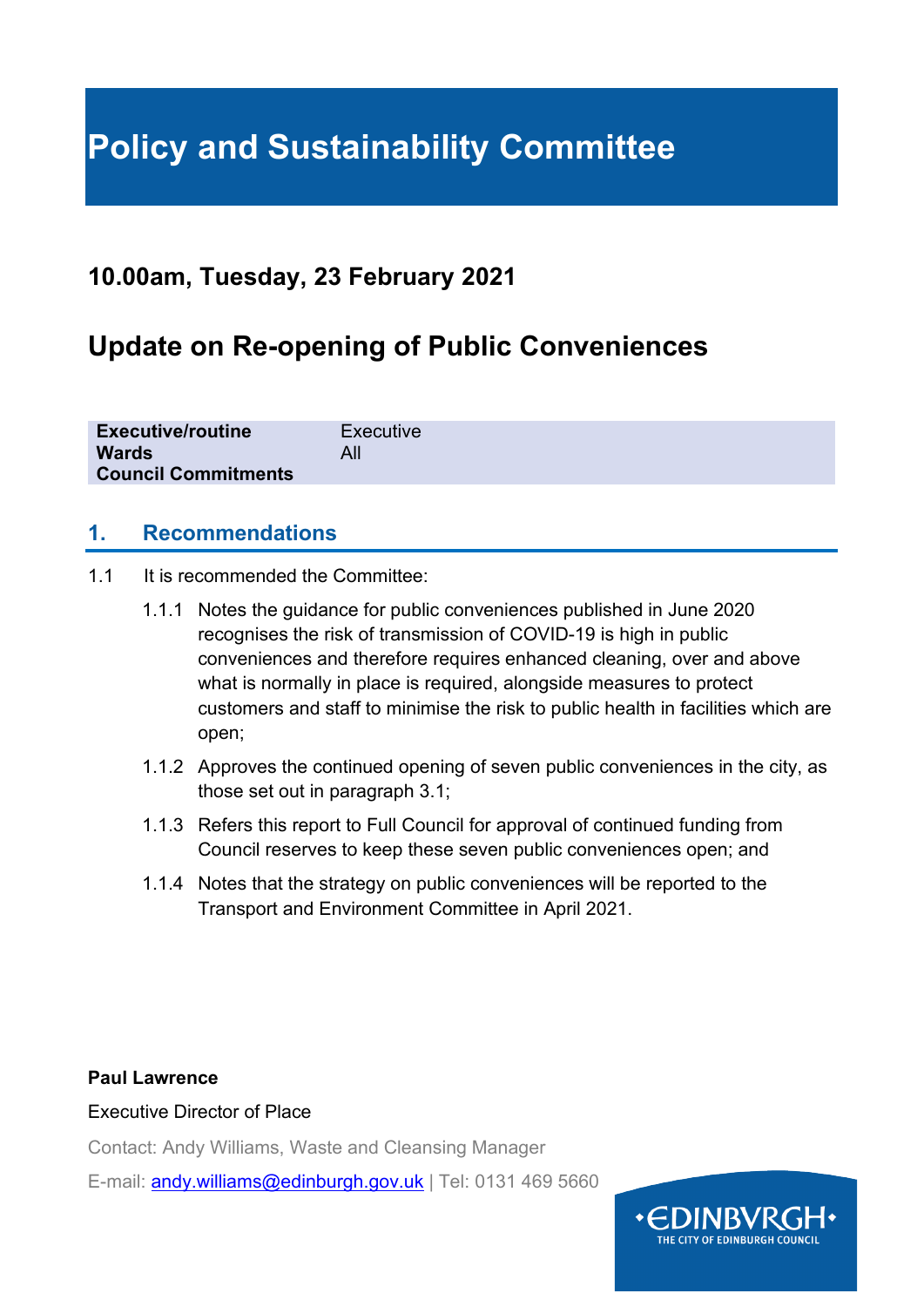**Report**

# **Update on Re-opening of Public Conveniences**

### **2. Executive Summary**

2.1 This report sets out the current position on Edinburgh's public conveniences and arrangements going forward and provides an update on the impact of the COVID-19 pandemic on the current Community Toilet Scheme.

### **3. Background**

- 3.1 In March 2020, the outbreak of COVID-19 led to the closure of all of the Council owned public conveniences. On [9 July 2020](https://democracy.edinburgh.gov.uk/documents/s24846/4.1%20-%20Minute%20of%209%20July%202020.pdf) Policy and Sustainability Committee approved the opening of seven public conveniences, with appropriate measures introduced to maintain public health and in accordance with Scottish Government guidelines. The seven facilities are:
	- 3.1.1 Pipe Lane, Portobello;
	- 3.1.2 Hope Park in the Meadows;
	- 3.1.3 Ross Bandstand in Princes Street Gardens;
	- 3.1.4 The Courtyard at Saughton Park;
	- 3.1.5 Bruntsfield Links;
	- 3.1.6 Hawes Pier, South Queensferry; and
	- 3.1.7 Cramond.
- 3.2 On [6 October 2020](https://democracy.edinburgh.gov.uk/ieListDocuments.aspx?CId=135&MId=5671&Ver=4) Policy and Sustainability Committee reviewed the measures in place and agreed that they should be kept open over the winter months.
- 3.3 Committee decided that no further public conveniences could be opened at that time. However, they requested that this be reviewed in the new year with proposals for April onwards, based on the public health guidance at the time to be reported to Committee if normal operating arrangements cannot be reintroduced.
- 3.4 Further, Committee requested the following actions:
	- 3.4.1 Work with park officers and ward councillors on wayfinding signage for the open public toilets and implement changes within the next three months;
	- 3.4.2 Provide a review of current facilities within the Community Toilet Scheme;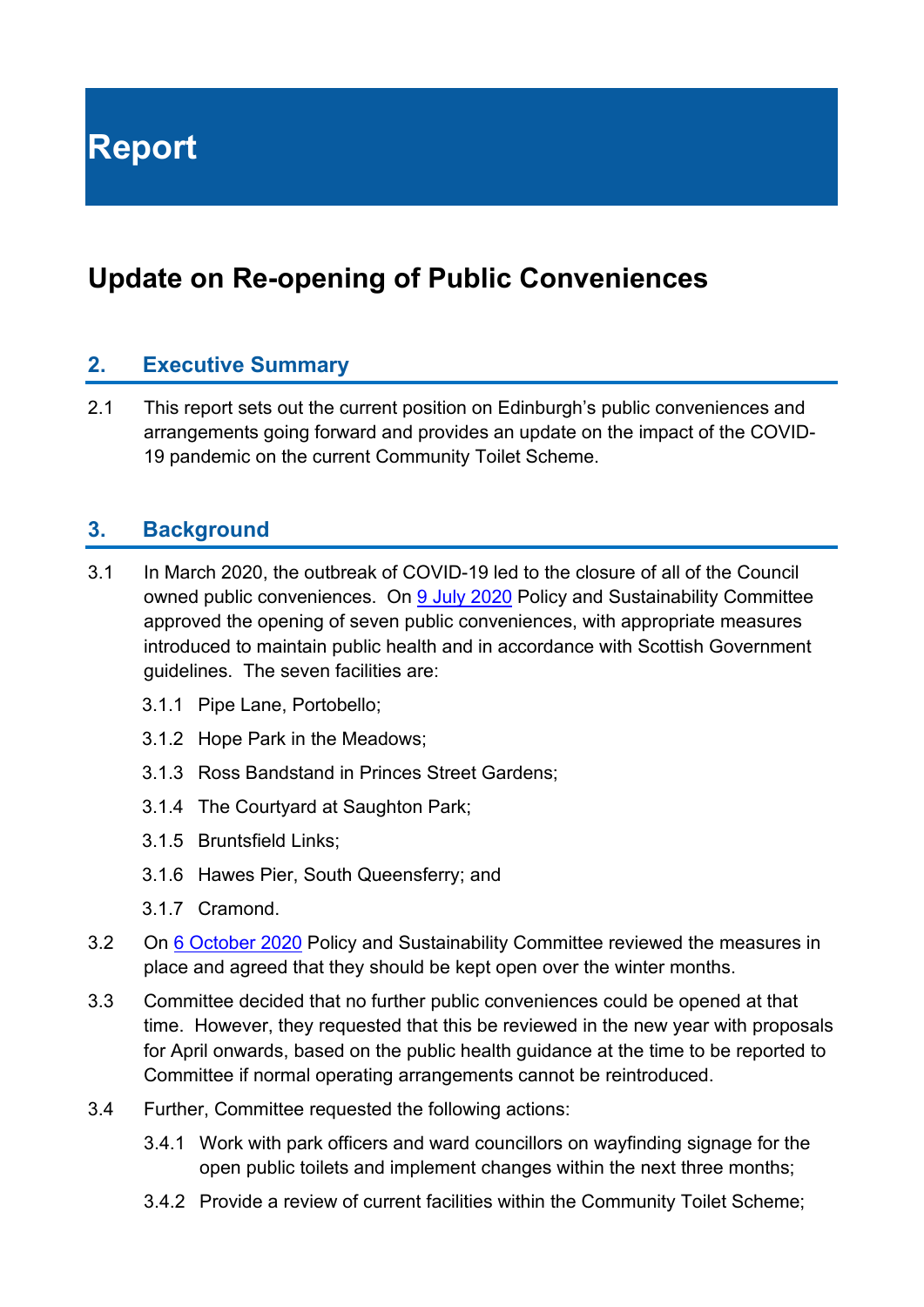- 3.4.3 Consider opening times for toilets to address queuing before particular toilets are opened;
- 3.4.4 An assessment of toilets and guidance to allow arrangements from April 2021 to be reported back in three cycles; and
- 3.4.5 A revised Community Toilet Scheme including communications and signage campaign to be included in the public convenience strategy.
- 3.5 Committee also agreed the approach to developing a public convenience strategy and approved commencement of assessment of possible locations for new public convenience facilities. This will be reported to the Transport and Environment Committee in April 2021 and will also include:
	- 3.5.1 Details of a revised Community Toilet Scheme, as requested in Section 3.4.5; and
	- 3.5.2 The Council's Equalities Working Group request to ensure the public convenience strategy captures the equalities angle and that access to conveniences across the city is considered.

### **Scottish Government Guidance**

- 3.6 The Scottish Government released quidance on opening of public and customer toilets on 27 June 2020. This guidance recognises that the risk of transmission of COVID-19 is high in public conveniences given the low levels of natural light, lack of ventilation, the number of surfaces to touch and the purpose of a toilet. These risks are deemed by officers to be higher due to the age and design of public conveniences in the city.
- 3.7 The guidance calls for enhanced cleaning, over and above what is normally in place, but is not prescriptive, recognising that the requirements at each location will vary depending on a number of factors, including footfall, infrastructure and physical distancing arrangements. There is also a need to ensure that the facilities can be appropriately managed to protect customers and staff.
- 3.8 To date, there has been no update to the guidance from the Scottish Government.
- 3.9 COVID-19 restrictions have remained in place since the outbreak in March 2020, with local protection levels introduced setting out what is permitted in each area. However, a further lockdown came into effect at midnight on 4 January 2021 and will remain in place until at least mid-February 2021.

# **4. Main report**

### **Current position**

- 4.1 During the current lockdown, people are only able to leave their home for essential purposes, which includes outdoor exercise.
- 4.2 The open facilities are in areas popular with people exercising therefore it is recommended that these facilities remain open.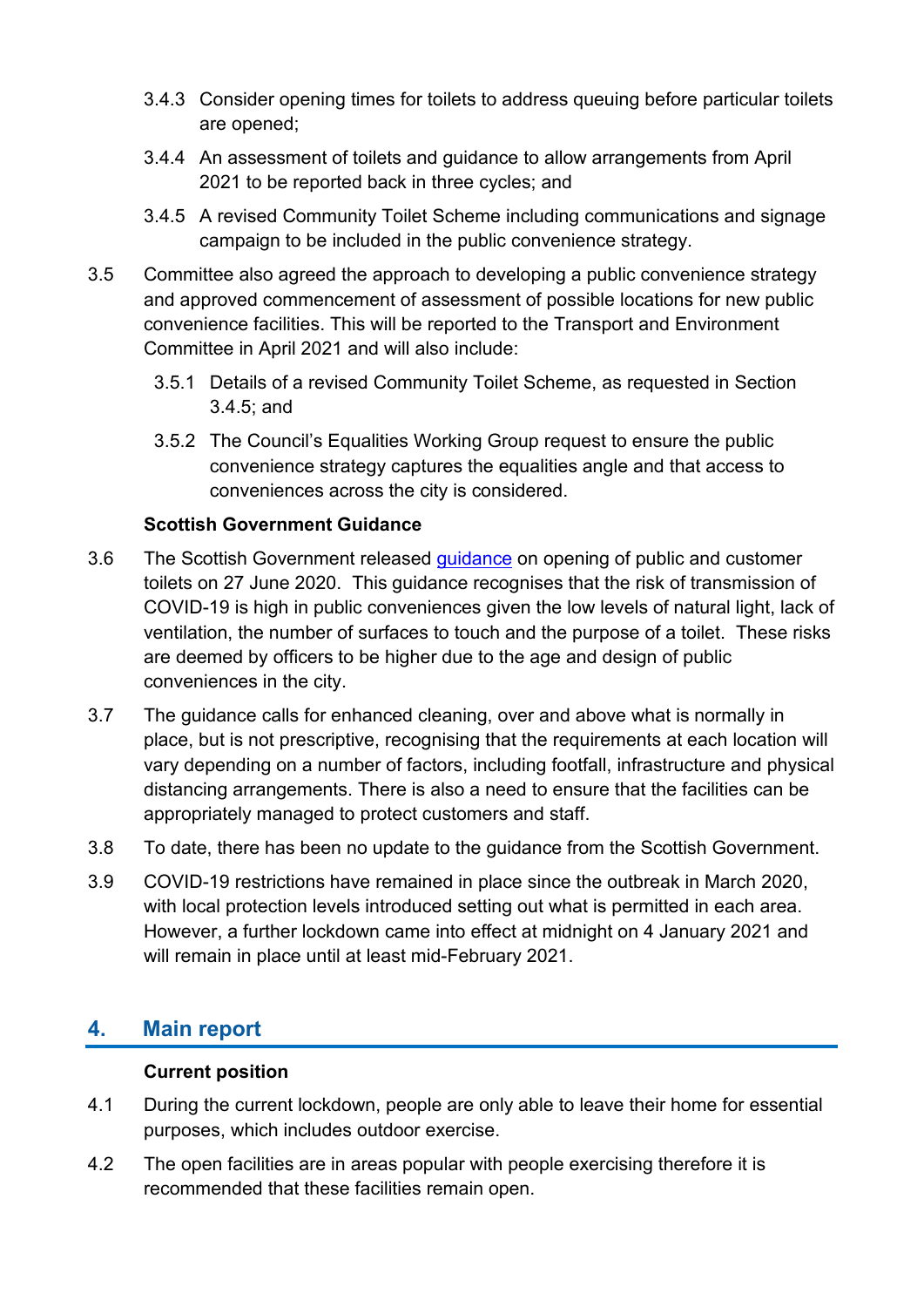4.3 As there has been no update to the Scottish Government guidance, public health colleagues have advised that the measures introduced in July 2020 to minimise the risk of transmission should be retained.

### **Signage**

- 4.4 Following October's Committee, a survey undertaken by parks officers reviewed the signage for the open public conveniences in the Meadows and Bruntsfield Links as concern was expressed by Elected Members and local people about the signage in these locations.
- 4.5 An additional 18 waymarking signs will now be installed on lighting columns in the Meadows and Bruntsfield Links to direct people to the nearest open public conveniences.

### **Community Toilet Scheme**

- 4.6 The Community Toilet Scheme was set up in 2015 and includes toilets available in over 60 Council and Edinburgh Leisure buildings and a number of local businesses across the city.
- 4.7 Businesses that choose to participate in the scheme allow members of the public to use their toilet facilities without expecting them to make a purchase. In exchange, the Council makes an annual payment to each business of £500. In 2015 hospitality businesses were approached in the locations where ten public conveniences were being closed and, at the time ten businesses (cafes and pubs), signed up to the scheme.
- 4.8 As detailed in the October 2020 report, the pandemic has significantly impacted the Community Toilet Scheme. With the closure of libraries, community centres and Edinburgh Leisure sites the toilets within them are no longer available to the public.
- 4.9 As some facilities started to re-open during the autumn the ability to promote the toilets within them was reviewed by the relevant parties. Unfortunately, the difficult decision was taken that the facilities could not be promoted as being publicly accessible due to the additional measures that would be required to keep them COVID secure.
- 4.10 These facilities are now closed again with the new lockdown arrangements and therefore the Community Toilet Scheme cannot be promoted at this time.
- 4.11 Current businesses which participate in the scheme have been contacted and most have confirmed that they would like to remain members. However, many have been unable to provide facilities to non-customers due to the restrictions which they have had to implement to adhere to the public health requirements arising from COVID-19 and most are currently unable to provide any facilities due to the lockdown restrictions.
- 4.12 It is not expected that further businesses will be willing to sign up for the Community Toilet Scheme at this time. An update on the Scheme will be reported to Transport and Environment Committee in April 2021 as part of the strategy for public conveniences.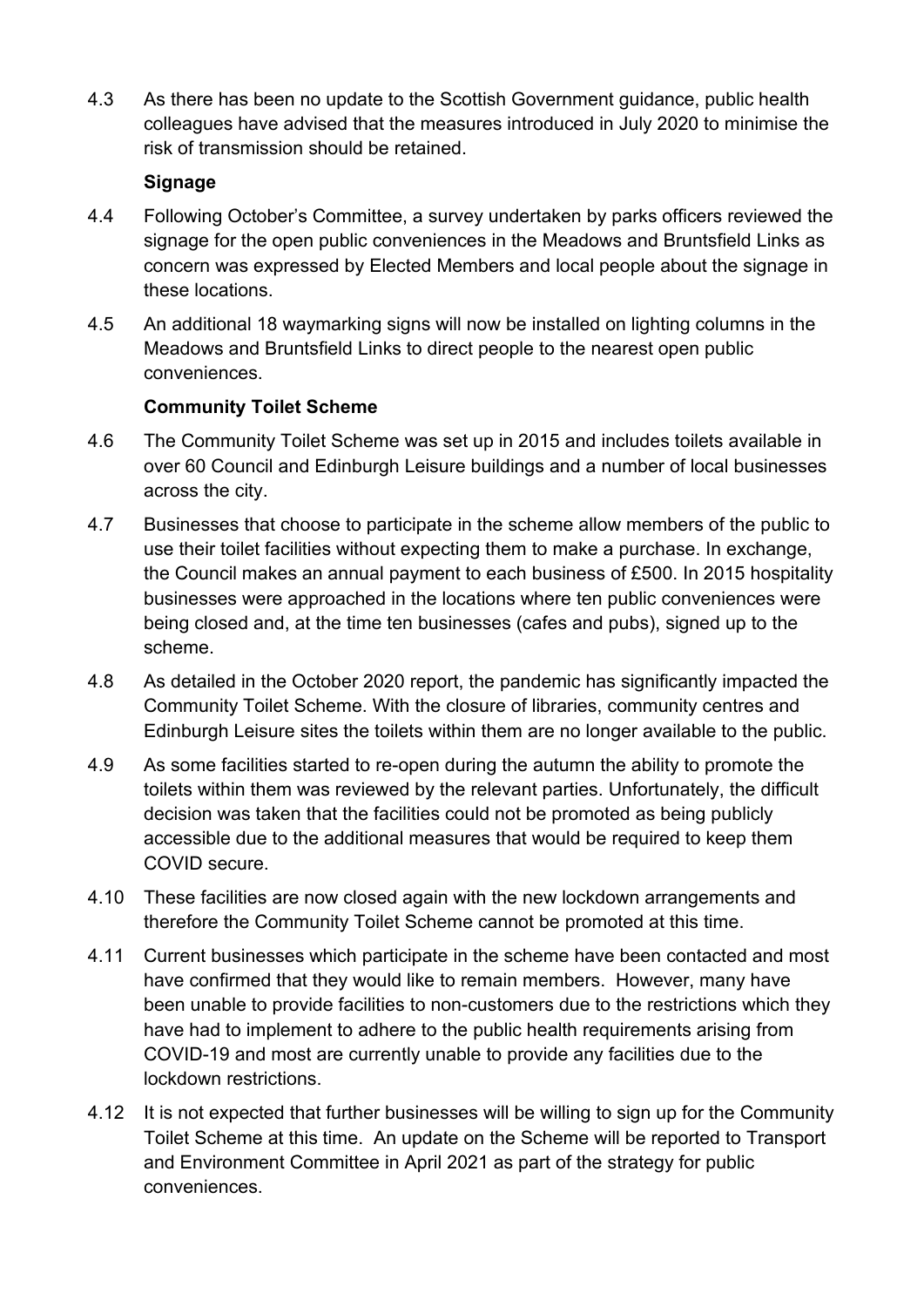### **Flexible opening times**

- 4.13 Demand at the open facilities has been extremely varied, mainly based on the weather. On wet or cold days, demand has been low. It is difficult to predict usage therefore managing staffing on the basis of demand is not possible.
- 4.14 Staff start at the toilets half an hour before they are due to open to ensure everything is in order. They have been asked to monitor whether any queues are forming and if there are, and it is safe to do so, they will allow members of the public to use the facility before the stated opening time.

### **Arrangements for public conveniences from April 2021**

4.15 It is not possible currently to predict the situation from April 2021 so it is proposed that the situation continues to be monitored. Should circumstances change these will be reported back to Committee with an outline of how the opening of public conveniences is impacted.

### **5. Next Steps**

5.1 The guidance from Scottish Government will continue to be monitored. Should circumstances and guidance change the guidance, the measures in place will be reviewed. If these changes affect the opening of public conveniences and impact on the measures currently in place, these will be reported to Committee.

### **6. Financial impact**

- 6.1 The costs for reopening the seven public conveniences have been met from Council reserves since July 2020.
- 6.2 The cost of reopening the seven facilities from July 2020 is forecast to the end of this financial year to be £563,468.
- 6.3 The cost of staffing to keep the existing facilities open for a further period is expected to be £7,600 per week. In addition, there will be costs for Personal Protective Equipment (PPE). It is requested that Committee approve the retained opening of these facilities and to refer this report to Council to consider the on-going use of reserves.

### **7. Stakeholder/Community Impact**

7.1 It is acknowledged that equality issues remain an important consideration; disabled people may be particularly disadvantaged if public toilets are not reopened. However, whilst COVID-19 public health measures remain in place it is difficult to minimise the impact. The re-opened toilets which do have disabled toilets are clearly indicated on the Councils website.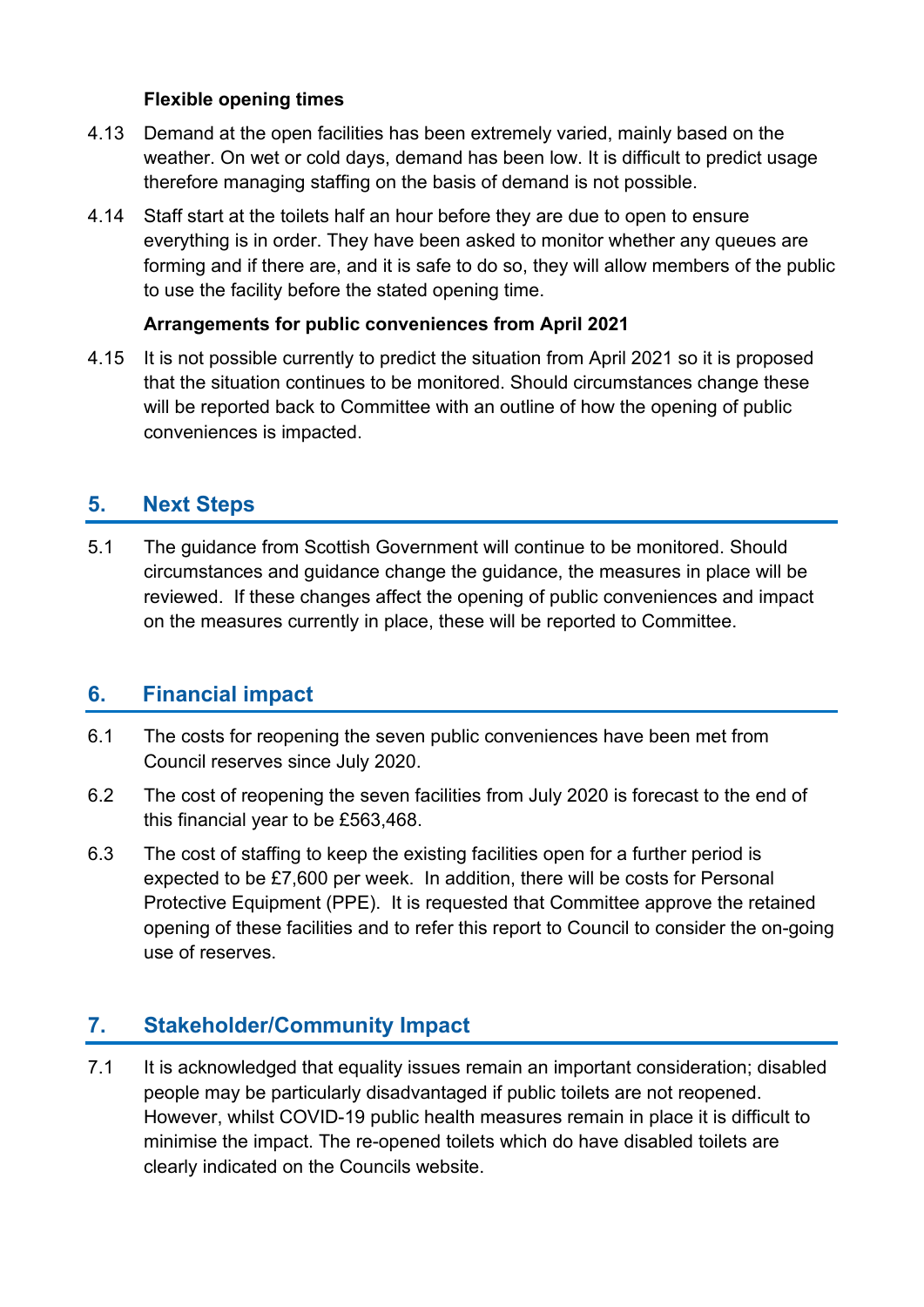7.2 There are also wider local environmental impacts if public toilets are not reopened, in areas where people are congregating.

# **8. Background reading/external references**

8.1 Re-opening of Public Conveniences - Policy and Sustainability Committee of 6 [August 2020](https://democracy.edinburgh.gov.uk/documents/s25006/Item%206.5%20-%20Re-opening%20of%20public%20conveniences.pdf)

# **9. Appendices**

9.1 Appendix 1 - Measures required to open public convenience facilities during the COVID-19 pandemic.